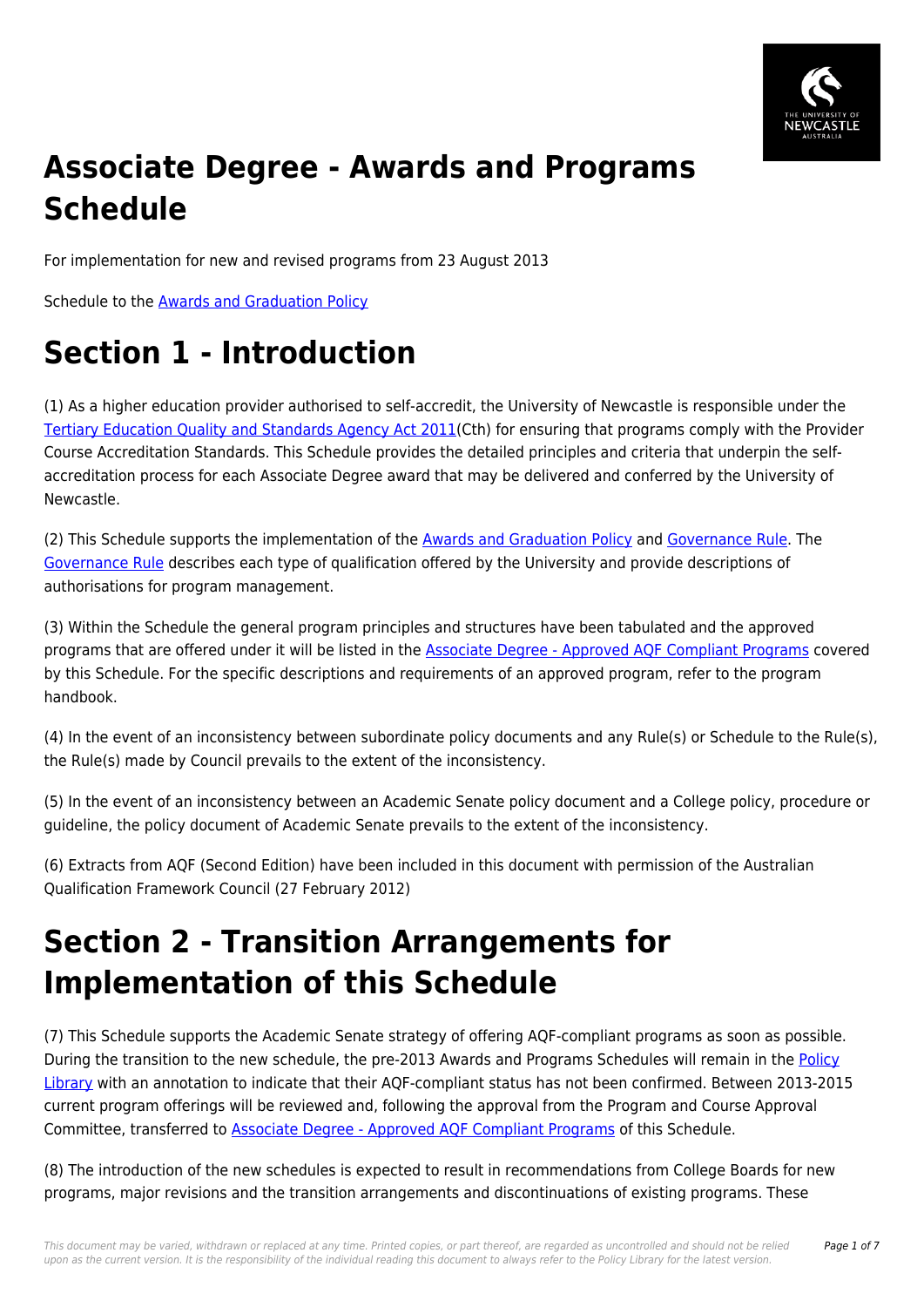recommendations will be considered for approval by the Program and Course Approval Committee in accordance with the delegations held by that Committee.

(9) Through this transition process the Assistant Dean (Teaching and Learning)s will be responsible to the Program and Course Approval Committee for ensuring that continuing students will not be disadvantaged by a program revision or discontinuation and:

- a. appropriate teach-out or alternative arrangements have been made for current students; and
- b. consideration is given to international applicants in accordance with the [ESOS](https://policies.newcastle.edu.au/directory-summary.php?legislation=12) legislation.

(10) The Pro Vice-Chancellor Student Experience and Academic Registrar together with the relevant Assistant Dean (Teaching and Learning) and the relevant Program Convenors will be responsible for ensuring that students and staff are notified of any relevant program changes. This notification may include recent graduates who may seek to upgrade their programs for AQF compliance.

(11) Programs offering admission to students in 2015 will need to operate under an AQF compliant schedule no later than June 2014 to ensure AQF compliance from 2015.

(12) Non-AQF compliant programs will be automatically discontinued by last meeting of Academic Senate in 2014 unless they have been approved for continuation.

### **Section 3 - Principles and Program Structures**

### **Model: Associate Degree**

(13) This table describes an AQF level 6 program leading to the award of Associate Degree under the [Governance](https://policies.newcastle.edu.au/document/view-current.php?id=152) [Rule](https://policies.newcastle.edu.au/document/view-current.php?id=152), Clause 48.

| Volume of learning                                                                                                                                                    | The volume of learning required for an Associate Degree is typically 160 units of study that<br>will be completed in two (2) years of full-time study or equivalent.                                                                                                                                                                                                                                                                                                                                       |
|-----------------------------------------------------------------------------------------------------------------------------------------------------------------------|------------------------------------------------------------------------------------------------------------------------------------------------------------------------------------------------------------------------------------------------------------------------------------------------------------------------------------------------------------------------------------------------------------------------------------------------------------------------------------------------------------|
| Purpose                                                                                                                                                               | The Associate Degree qualifies individuals to apply underpinning technical and theoretical<br>knowledge in a range of contexts to undertake paraprofessional work and as a pathway for<br>further learning.                                                                                                                                                                                                                                                                                                |
| Maximum Time                                                                                                                                                          | Maximum time to complete a Level 6 Associate Degree will be six (6) calendar years from<br>date of admission, calculated on the basis of $(2N+2)$ (Note 1), inclusive of periods of leave,<br>exclusion or academic suspension. Approved variations are included in the Associate Degree<br>- Approved AQF Compliant Programs covered by this Schedule.                                                                                                                                                    |
| Principles and Structure<br>[Secretary's Note - edits<br>required to Undergraduate<br>Coursework Program<br>Principles and Structures<br>Guideline to reflect change] | Graduates of this program will have completed 160 units of study that have been developed<br>in accordance with the Undergraduate Coursework Program Principles and Structures<br>Guideline including:<br>i) require the completion of a 40 unit sequence of core courses; and<br>ii) at least 10 units of electives.<br>This structure will be varied only in response to particular articulation agreements or external<br>requirements as approved by the Program and Course Approval Committee (PCAC). |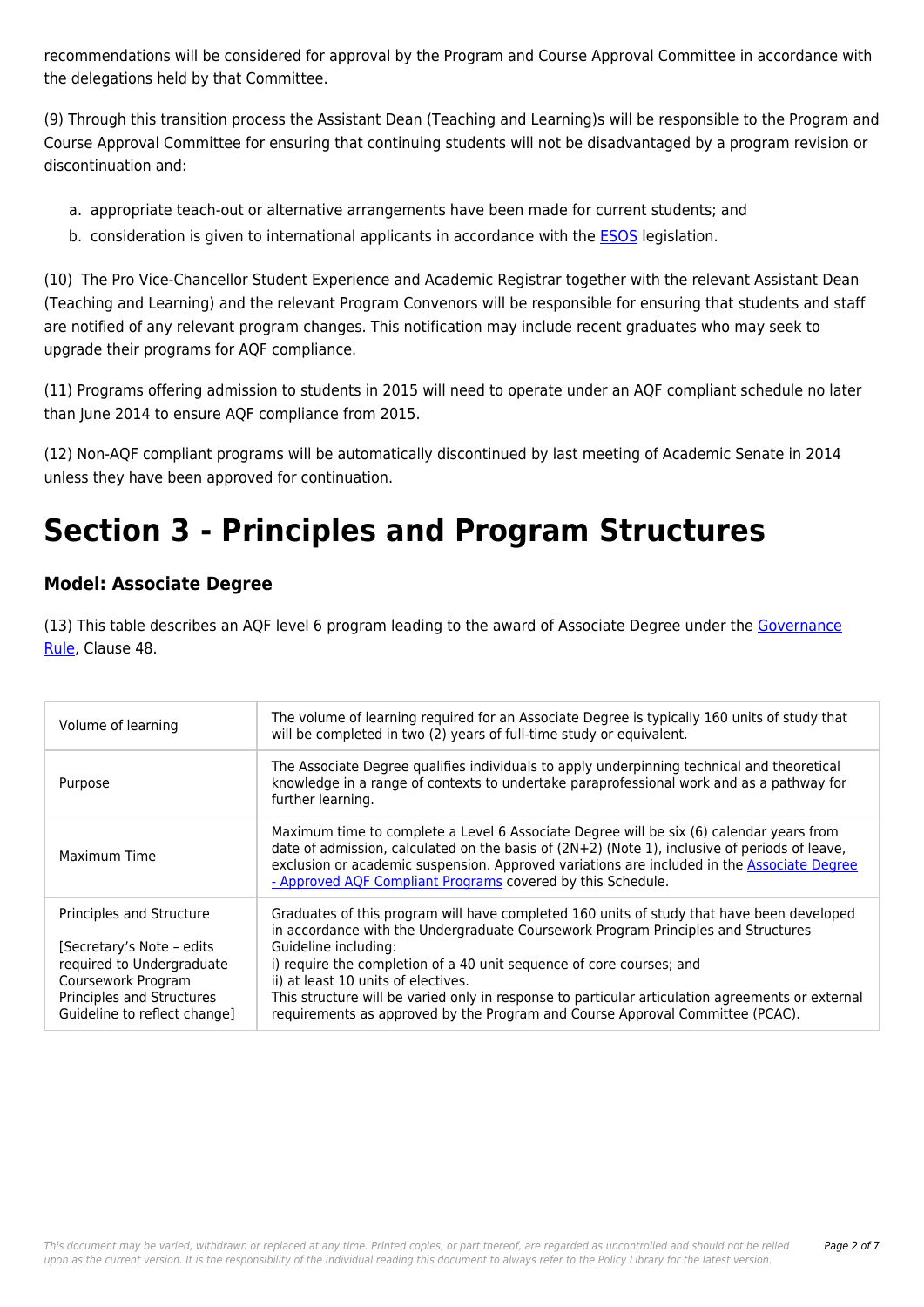| Admission and Selection<br>Criteria        | Admission criteria will:<br>- be appropriate for an AQF Level 6 and its required learning outcomes;<br>- take into account external benchmarks; and<br>- ensure that students have adequate prior knowledge and skills to complete the program<br>successfully.<br>English language entry requirements will be set to ensure that students who are admitted<br>will be competent in the English language to participate effectively in the program and<br>achieve the learning outcomes.<br>The minimum admission and selection criteria for each program are set by the College and<br>approved by Academic Senate. This may include special admission procedures and selection<br>criteria. |
|--------------------------------------------|-----------------------------------------------------------------------------------------------------------------------------------------------------------------------------------------------------------------------------------------------------------------------------------------------------------------------------------------------------------------------------------------------------------------------------------------------------------------------------------------------------------------------------------------------------------------------------------------------------------------------------------------------------------------------------------------------|
| Specialisation or major                    | This section is intentionally blank.                                                                                                                                                                                                                                                                                                                                                                                                                                                                                                                                                                                                                                                          |
| <b>Additional Requirements</b>             | Any approved compulsory program components (CPC) or pre-requisites approved by the<br>Program and Course Approval Committee on the recommendation of the relevant College<br>Board.                                                                                                                                                                                                                                                                                                                                                                                                                                                                                                           |
| Graduate Learning<br>Outcomes              | Graduate learning outcomes underpin the design of all academic programs offered by the<br>University. Graduate learning outcomes will be developed for each program in accordance<br>with Academic Senate policy and as prescribed by AQF including:<br>i) fundamental skills, such as literacy and numeracy appropriate to the Level 6 Associate<br>Degree, including English language proficiency;<br>ii) people skills, such as working with others and communication skills;<br>iii) thinking skills, such as learning to learn, decision making and problem solving; and<br>iv) personal skills such as self-direction and acting with integrity.                                        |
| i Knowledge                                | Graduates of an Associate Degree will have discipline specific broad theoretical and technical<br>knowledge with some depth in the underlying principles and concepts in one or more<br>disciplines.                                                                                                                                                                                                                                                                                                                                                                                                                                                                                          |
| ii Skills                                  | Graduates of an Associate Degree will have discipline specific:<br>i) cognitive skills to identify, analyse and evaluate information and concepts from a range of<br>sources;<br>ii) cognitive, technical and creative thinking skills to demonstrate a broad understanding of<br>knowledge and ideas with some depth in a discipline;<br>iii) cognitive, communication and analytical skills to interpret and transmit responses to<br>sometimes complex problems; and<br>iv) communication skills to make a clear and coherent presentation of knowledge and ideas<br>with some intellectual independence.                                                                                  |
| iii Application of Knowledge<br>and Skills | Graduates of an Associate Degree will demonstrate the discipline specific application of<br>knowledge and skills:<br>i) with initiative and judgement in planning, problem solving and decision making in<br>paraprofessional practice and skills;<br>ii) to adapt knowledge and skills in a range of contexts and/or for further studies in one or<br>more disciplines;<br>iii) to adapt fundamental principles, concepts and techniques to known and unknown<br>situations; and<br>iv) with responsibility and accountability for own learning and work and in collaboration with<br>others within broad parameters.                                                                        |
| Qualification for the Award                | Completion of the prescribed courses leading to an Associate Degree totalling not less than<br>160 units.                                                                                                                                                                                                                                                                                                                                                                                                                                                                                                                                                                                     |
| Grading of the Award                       | The award will be conferred as an ordinary award.                                                                                                                                                                                                                                                                                                                                                                                                                                                                                                                                                                                                                                             |
| <b>Qualification Title</b>                 | Associate Degree (Field of Study)                                                                                                                                                                                                                                                                                                                                                                                                                                                                                                                                                                                                                                                             |
| Pathways - General                         | Our pathways for students have been developed in accordance with the AQF Qualifications<br>Pathways Policy supporting student mobility and eliminating unfair and unnecessary barriers<br>to our qualifications. Approved entry pathways are described in Admission and Selection<br>Criteria, above.                                                                                                                                                                                                                                                                                                                                                                                         |
| Pathways - Credit and<br>advanced standing | Credit is granted in accordance with the AQF Qualifications Pathways Policy (especially clause<br>2.1.9) to a maximum of 80 units, ensuring that the integrity of the program is preserved and<br>the learning outcomes are achieved.                                                                                                                                                                                                                                                                                                                                                                                                                                                         |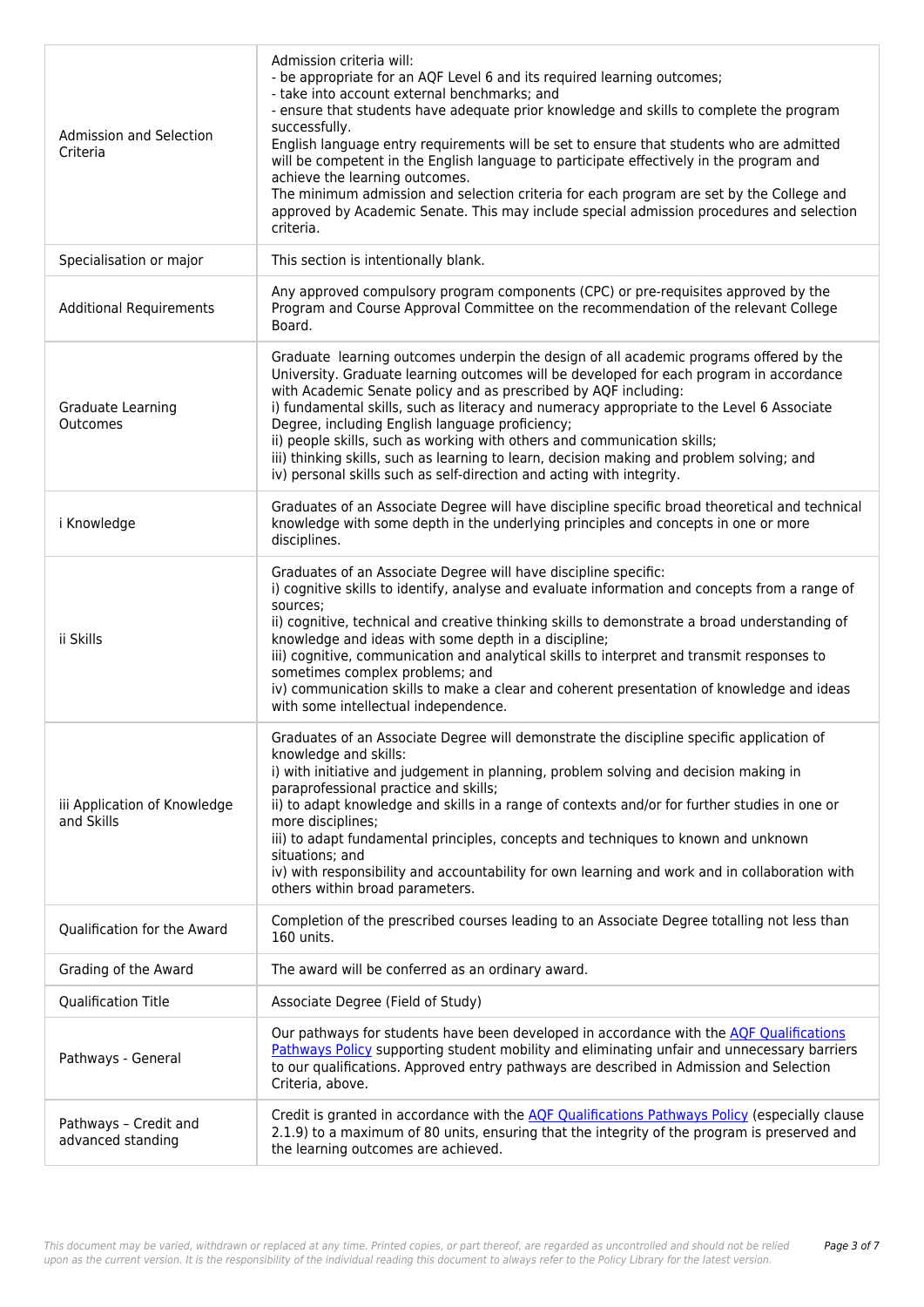| Pathways - RPL                                           | Recognition of Prior Learning (RPL) is possible for both formal and informal prior learning. RPL<br>may be used for admission purposes or to grant advanced standing. RPL will be evaluated on<br>a case by case basis and must be current and relevant to the program's learning outcomes.                                                                                                                                                                                                                                                                                                                                                                                                                               |
|----------------------------------------------------------|---------------------------------------------------------------------------------------------------------------------------------------------------------------------------------------------------------------------------------------------------------------------------------------------------------------------------------------------------------------------------------------------------------------------------------------------------------------------------------------------------------------------------------------------------------------------------------------------------------------------------------------------------------------------------------------------------------------------------|
| Pathways - Combined<br>Degrees                           | A combined degree may be formally approved by the Program and Course Approval<br>Committee (PCAC) and listed in the Associate Degree - Approved AQF Compliant Programs or<br>determined on a case by case application in accordance with the Combined Degree Principles<br>described in the Program Management Policy and Procedure Manual (Clauses 58-66).                                                                                                                                                                                                                                                                                                                                                               |
| Pathways - Nested or<br><b>Integrated Qualifications</b> | Nested qualifications are qualifications that include articulated arrangements from a lower<br>level qualification to a higher qualification to enable multiple entry and exit points. These are<br>purposely designed qualifications that enable explicit articulation pathways and encompass<br>more than one AQF level and/or qualification type.<br>An Associate Degree may be nested (or integrated) with the following qualifications<br>- Diploma (level 5); and<br>- Bachelor Degree (level 7).<br>Approved qualifications will be listed in the Associate Degree - Approved AQF Compliant<br>Programs.                                                                                                           |
| Pathways - Exit                                          | An exit award may be available to a student where:<br>i) an exit award has been linked to the program in which the student is enrolled;<br>ii) the student has satisfactorily completed the program of study to the point where they are<br>eligible for the approved exit award;<br>iii) the student is unable to complete the remaining requirements for their original enrolment;<br>iv) the student has made an application, in writing, to have their enrolment transferred and<br>therefore be awarded an exit award; and<br>v) the relevant Pro Vice-Chancellor has approved the application.<br>Approved Exit awards will be noted in the Associate Degree - Approved AQF Compliant<br>Programs of this Schedule. |
| Pathways - Graduate                                      | Graduates of this program may seek admission to a Bachelor Degree or a Bachelor Honours<br>Degree.                                                                                                                                                                                                                                                                                                                                                                                                                                                                                                                                                                                                                        |
| <b>Professional Accreditation</b>                        | This section is intentionally blank                                                                                                                                                                                                                                                                                                                                                                                                                                                                                                                                                                                                                                                                                       |
| <b>Additional Information</b>                            | This section is intentionally blank                                                                                                                                                                                                                                                                                                                                                                                                                                                                                                                                                                                                                                                                                       |

## **Section 4 - Notes**

(14) Other Information about Programs – may be added here. 1. 2N+2 where N is equal to the notional duration identified by the Volume of learning.

### **Section 5 - Relaxing Provision**

(15) To provide for exceptional circumstances arising in any particular case, the President of Academic Senate, on the recommendation of the relevant Deputy Vice-Chancellor or relevant Pro Vice-Chancellor may relax any provision of this Schedule.

# **Section 6 - Reporting**

(16) The President of the Academic Senate will report all applications of the relaxing provision of this Schedule to the Academic Senate.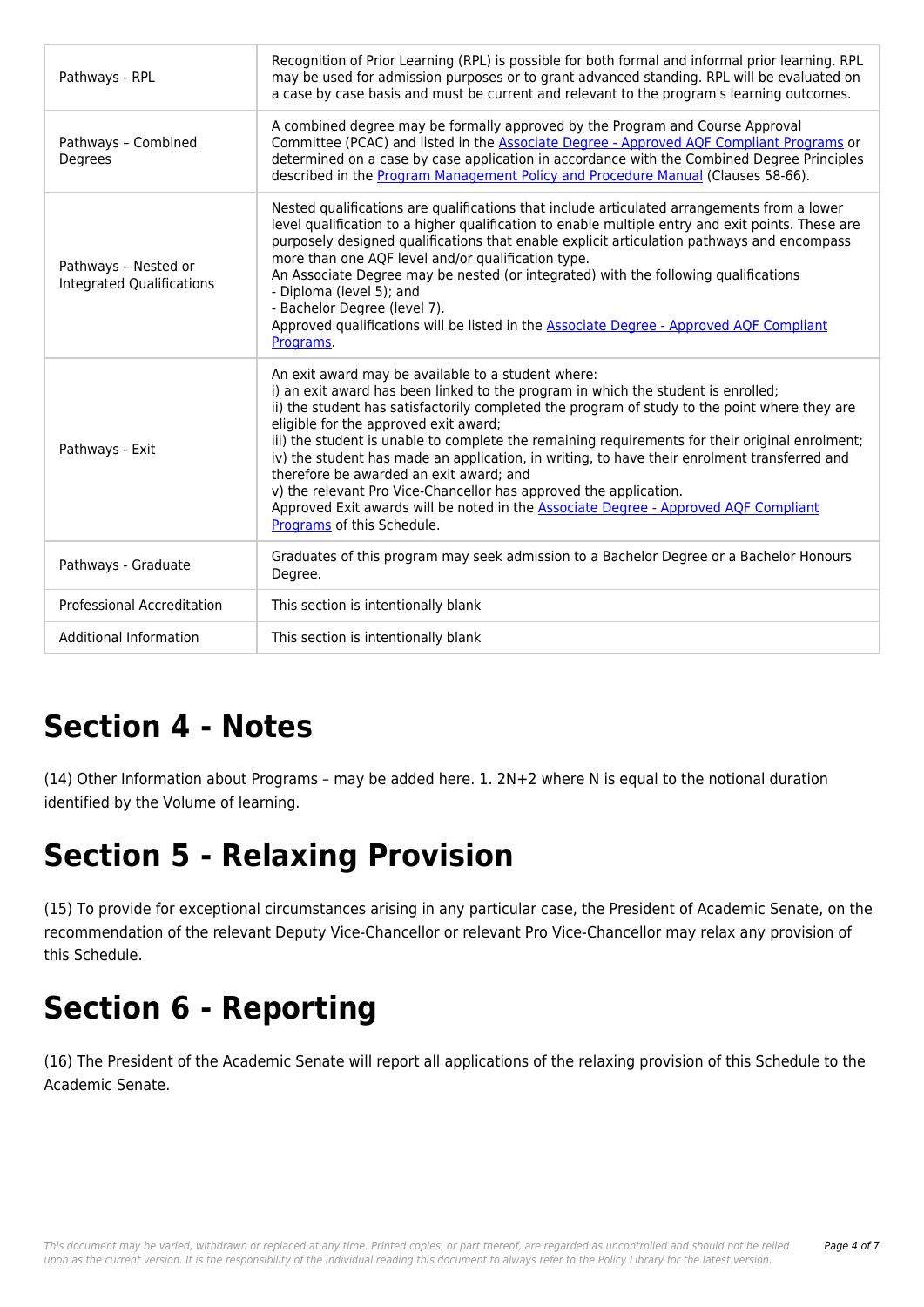# **Section 7 - Appendices**

(17) [Associate Degree - Approved AQF Compliant Programs](https://policies.newcastle.edu.au/download.php?id=220&version=3&associated)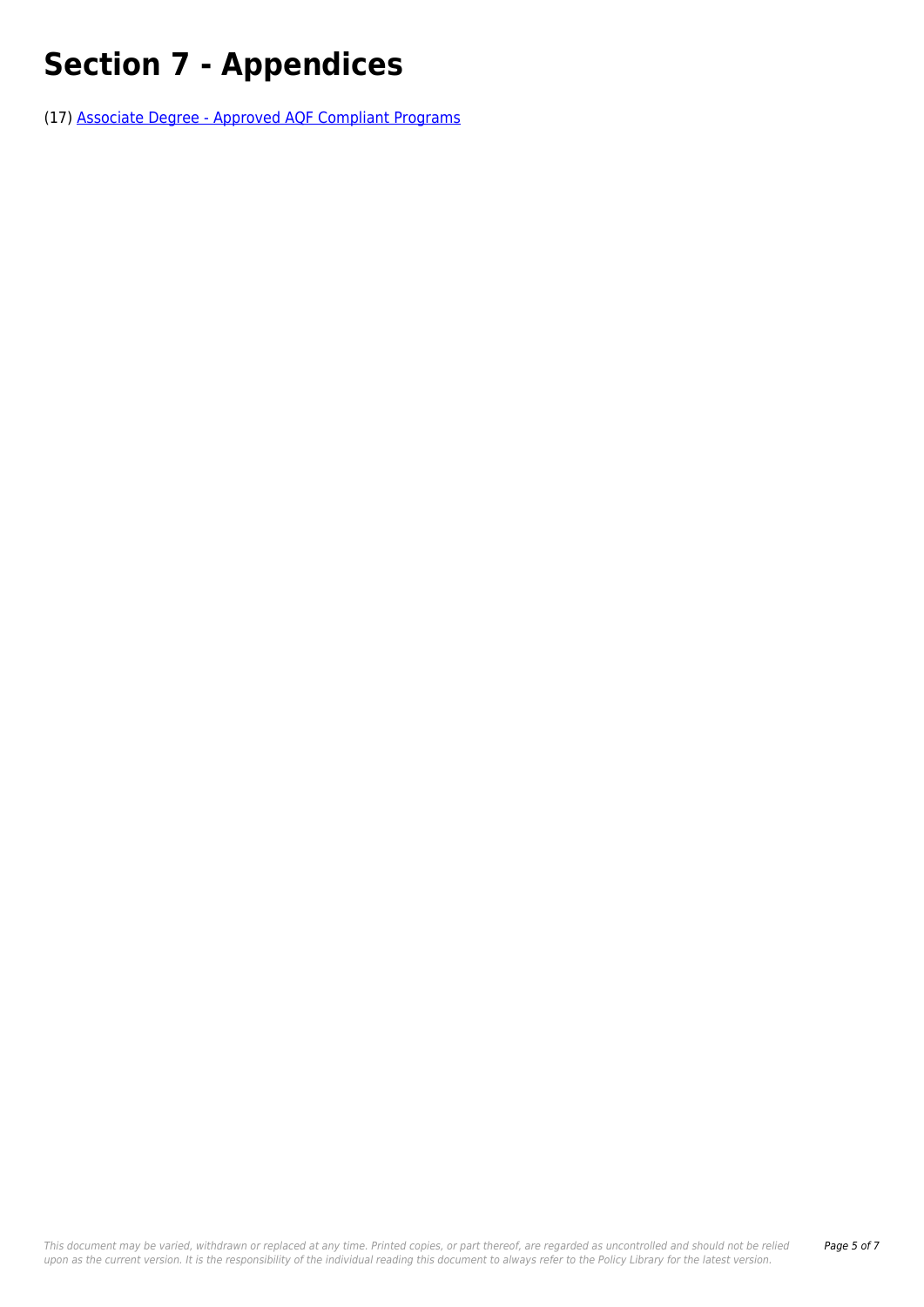#### **Status and Details**

| <b>Status</b>                | Current                                                              |
|------------------------------|----------------------------------------------------------------------|
| <b>Effective Date</b>        | 23rd August 2013                                                     |
| <b>Review Date</b>           | 31st December 2019                                                   |
| <b>Approval Authority</b>    | Academic Senate                                                      |
| <b>Approval Date</b>         | 23rd August 2013                                                     |
| <b>Expiry Date</b>           | Not Applicable                                                       |
| <b>Responsible Executive</b> | Mark Hoffman<br>Deputy Vice-Chancellor (Academic) and Vice President |
| <b>Enquiries Contact</b>     | Cathie Shanahan<br>Senior Manager, Academic Governance & Compliance  |
|                              | <b>Student Central</b>                                               |

#### **Glossary Terms and Definitions**

**"Academic Senate"** - The Academic Senate of the University as described in the University of Newcastle Act 1989.

**"Council"** - The governing authority of the University established under section 8A of the University of Newcastle Act 1989.

**"Graduate"** - (Noun) Has the same meaning as in section 3(2) of the University of Newcastle Act 1989.

**"University"** - The University of Newcastle, a body corporate established under sections 4 and 5 of the University of Newcastle Act 1989.

**"Core course"** - A course within a program which is necessary to fulfil the requirements of that program.

**"Elective"** - Any non compulsory course which may be undertaken within a program of study.

**"Advanced standing"** - A form of credit for any previous learning as defined by the Australian Qualifications Framework.

**"Applicant"** - Where referring to a student, an applicant is an individual seeking entry to a program or course offered by the University or its partner organisation/s. For all other uses of this term, the generic definition applies.

**"Articulation agreements"** - An agreement between the University and another education provider that enables students to progress from a completed qualification to another with admission and/or credit in a defined pathway.

**"Award"** - When referring to a University qualification, this term means an academic qualification approved by Academic Senate that is conferred when a student has met the relevant program requirements. For all other uses of this term, the generic definition applies.

**"Bachelor Honours"** - Refers to AQF level 8 Bachelor Honours programs. These may be a one year 'end-on' and following a level 7 (240 unit) Bachelor program or be embedded in a 320 unit, level 8, program.

**"Course"** - When referring to a course offered by the University, a course is a set of learning activities or learning opportunities with defined, assessed and recorded learning outcomes. A course will be identified by an alphanumeric course code and course title. Course types include core courses, compulsory courses, directed courses, capstone courses and electives. For all other uses of this term, the generic definition applies.